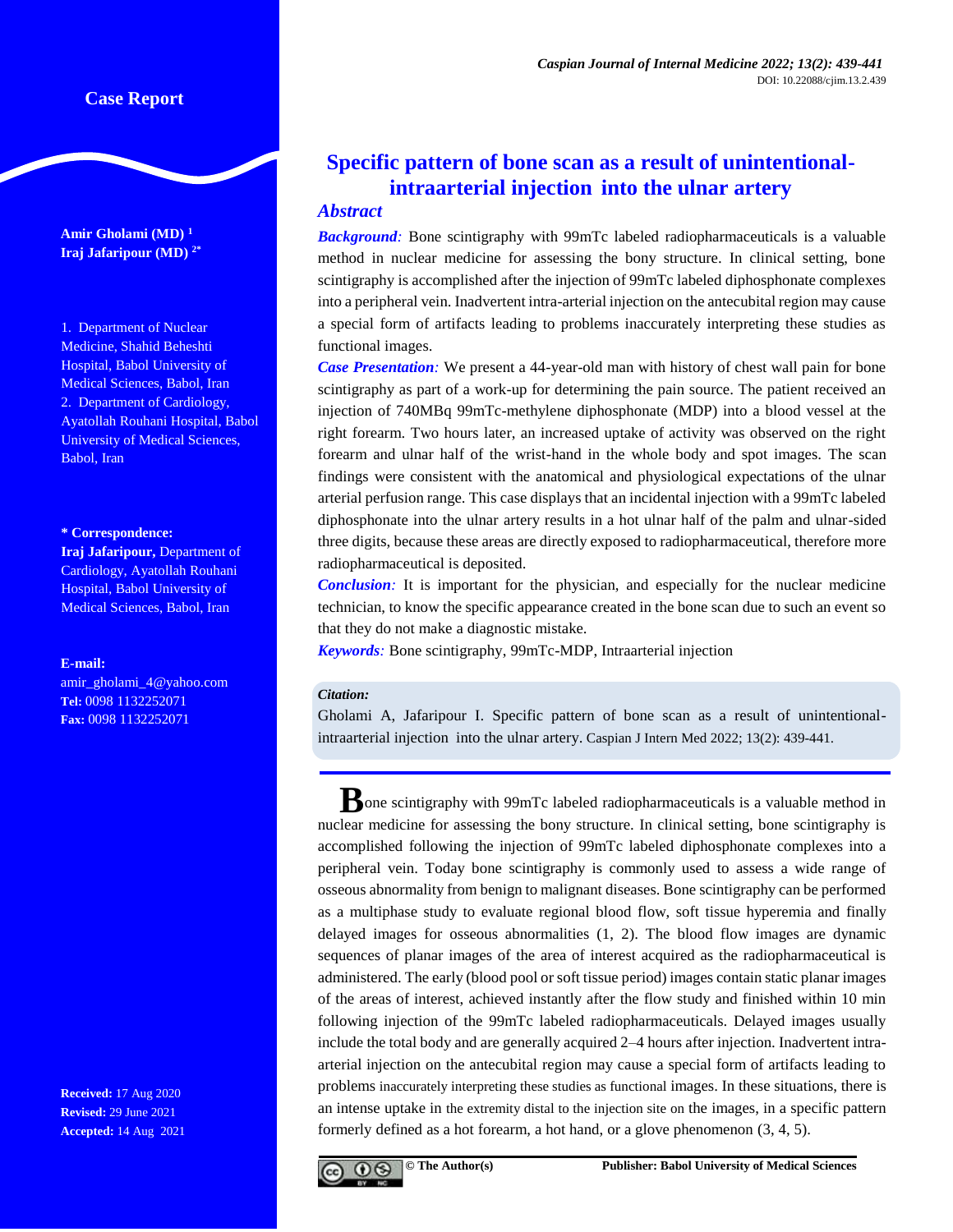#### **Case Presentation**

A 44-year-old man with history of chest wall pain was referred to our nuclear medicine center for bone scintigraphy as part of a work-up for determining the pain source. The patient's pain had started 2 months ago and there was no history of trauma or fracture recently. The patient received an injection of 740MBq 99mTc-methylene diphosphonate (MDP) into a blood vessel at the right forearm. Two hours later, an increased uptake of activity was observed on the right forearm and ulnar half of the wrist-hand in the whole body and spot images (figure 1). Mild focal increased tracer uptake in mid shaft of the right femur was identified. There was no clinical history to explain this finding and further investigation with x-ray was requested.



**Figure1: Whole body imaging (A) and static views (B) revealed diffusely increased uptake on the ulnar half of the right wrist-hand.** 

#### **Discussion**

Intra-arterial injection of a 99mTc labeled diphosphonate compounds such as Tc-99m MDP in the antecubital fossa into the brachial artery leads to in a glove-like pattern of dissemination of radiopharmaceuticals. After intra-arterial injection, radiopharmaceutical was circulated via the radial, ulnar, and interosseous arteries to the bones of the forearm, wrist, and hands and soft tissue distal to the antecubital fossa, creating the appearance of a glove (1).

The effect of the first pass, when inadvertently injected into an artery, contributes to a different distribution pattern of the radiopharmaceutical. Radiopharmaceuticals are more likely to be uptake by the forearm or hand and cause the hot forearm or hot hand sign. The changes in image pattern are related to the involved artery and its perfusion (2). Because intra-arterial injection is accidental, unfamiliar images may cause misunderstanding and thus increase the suspicion of reflex sympathetic dystrophy (RSD).

However, reflex sympathetic dystrophy, which mimics findings, should be excluded for differential diagnosis. Other differential diagnosis consists of frostbite damage and tourniquet effect (3, 4, 5). In our patient, there was no complaining of pain, paresthesia and numbness in the right wrist-hand and no clinical evidence of reflex sympathetic dystrophy was seen. Frostbite injury and tourniquet effect were also excluded by clinical history.

Intra-arterial injection to the radial artery nearby the wrist may result to a different pattern of uptake because of arterial network anatomy of the hand. It was earlier termed as hot thumb and palm. In this case, bone scan shows significant increased uptake in the thumb and the rest of the metacarpals except distal half of the  $5<sup>th</sup>$  metacarpal (1). The hot hand-wrist appearance of our patient is different from the glove phenomena, which also results from injection of 99mTc-MDP into the ulnar artery in the antecubital fossa.

The ulnar artery, a larger branch of the brachial artery, arises slightly below the elbow in the cubital fossa and inclines downward. It then reaches the wrist along the ulnar margin, crosses the transverse carpal ligament on the radial border of the pisiform bone, and instantly afterward is separated into two branches that arrive into the superficial and deep volar arches. The ulnar artery enters the palm and creates the superficial palmar arch, an important vascular organization in the hand. Common digital arteries are created from the superficial palmar arch to provide blood to the ulnar three digits. The injection into the right proximal ulnar artery